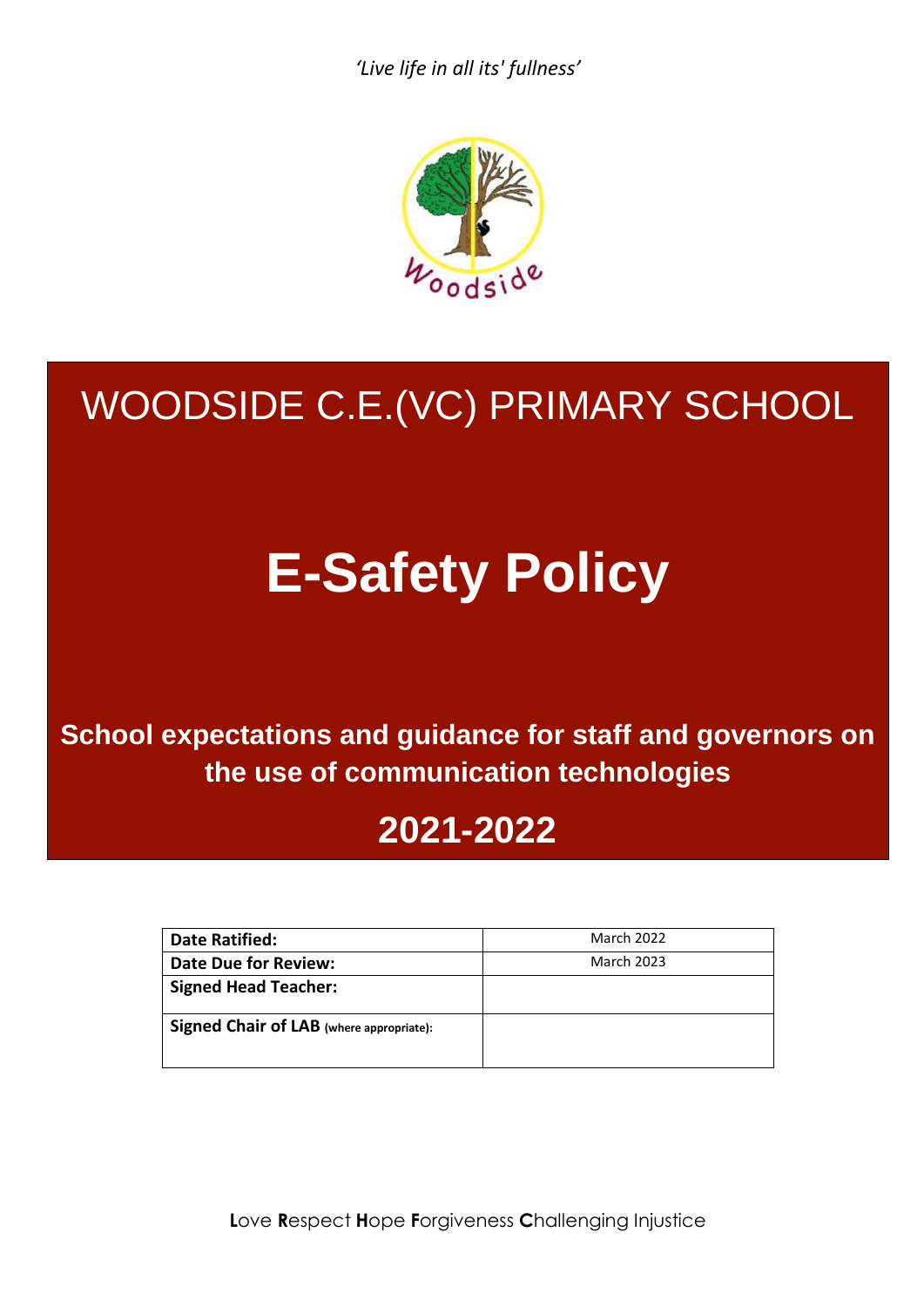## **1. The Policy**

Our E-Safety Policy is part of a group of ICT security and Child Protection Policies, as well as other relevant documents. Please read this policy in conjunction with the following policies: Staff (and volunteer) Acceptable Use Policy Agreement, Pupil and Parent Acceptable Use Policy, Sexting Policy, Health, Safety and Wellbeing Policy, GDPR Privacy Notice, Safeguarding Policy and KCSIE policy.

It has been compiled by the Headteacher using guidance from the government, Warwickshire LA, and the NSPCC.

 $\bullet$  It will be reviewed annually.

#### **The Purpose and Scope of this Policy**

Internet use is a necessary tool for education, business and social interaction and is an entitlement for pupils. Our school has a duty to equip children with the skills, knowledge and understanding to be able to use the Internet safely at school, home and in the wider world.

#### **We aim:**

- To educate pupils about e-safety issues and appropriate behaviours so that they remain safe and legal online.
- To help pupils to develop critical thinking skills to reflect and enable them to keep themselves safe.
- To keep any personal data and information secure.
- To minimise the risks of handling sensitive information.

#### *Through this – and other policies - we will endeavour to provide a safe and secure learning environment for children and adults. However, we cannot guarantee complete safety from inappropriate material. The responsibility must lie with everyone.*

#### **Roles and Responsibilities**

#### LAB- Governors:

Governors are responsible for the approval of the E-Safety Policy and for reviewing the effectiveness of the policy.

#### Headteacher and Senior Leaders:

- The Headteacher is responsible for ensuring the e-safety of members of the school community, though the day-to-day responsibility for e-safety will be delegated to the E-Safety Co-ordinator.
- The Headteacher and Senior Leaders will ensure that there is a system in place to allow for monitoring and support of those in school who carry out the internal e-safety monitoring role using Smooth wall. This is to provide a safety net and support to those colleagues who take on important monitoring roles.
- The Headteacher and Senior Leaders should be aware of the procedures to be followed in the event of a serious e-safety allegation being made against a member of staff.
- Notify parents of current developments and issues in e-safety.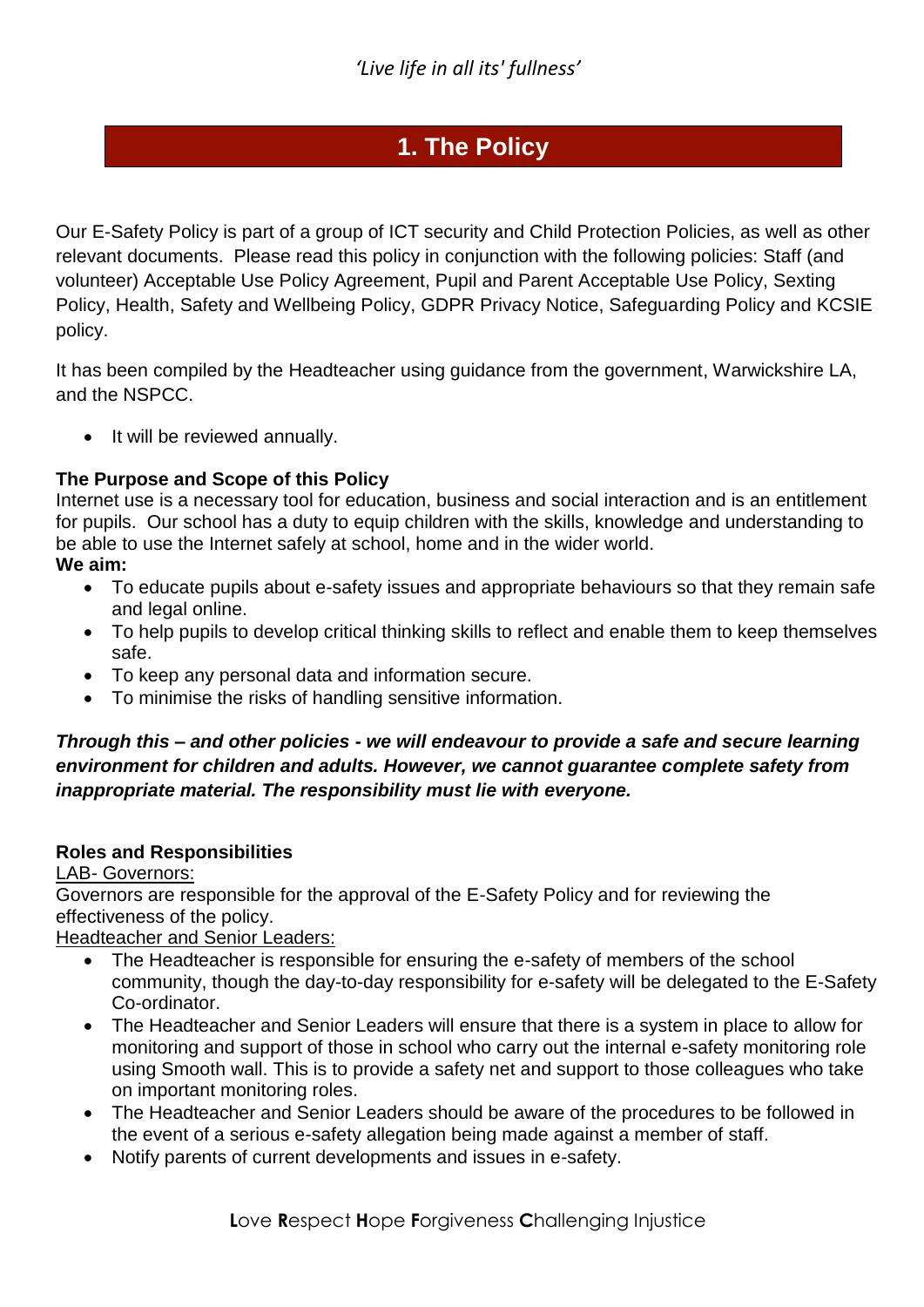#### The E-Safety Co-ordinator:

- Takes day-to day-responsibility for e-safety issues and has a leading role in establishing and reviewing the school E-Safety Policy and documents.
- Ensures that all staff are aware of the procedures that need to be followed in the event of an e-safety incident taking place.
- Provides training and advice for staff.
- Liaises with BDMAT IT team.
- Receives reports of e-safety incidents and creates a log of incidents to inform future e-safety developments.
- Monitors teaching and learning of e-safety across the school.

## **2. Teaching and Learning using the Internet**

#### Teaching and Support Staff

- Have an up to date awareness of e-safety matters and report any suspected misuse or problem to the E-Safety Co-ordinator and/or Headteacher.
- Have read, understood and signed the school Staff Acceptable Use Policy.
- Monitor ICT activity in lessons, extra-curricular and extended school activities
- The school Internet is accessed using safe search engines [\(https://primaryschoolict.com/](https://primaryschoolict.com/) and [www.kidrex.org](http://www.kidrex.org/) and includes appropriate content filtering.
- Children will be given clear objectives for Internet use and taught what use is acceptable and what is not.
- If children are directed to websites as part of home learning, they will have been checked for appropriateness by the teacher setting the learning.
- When children join Woodside, parents and carers will be informed that pupils will be provided with supervised Internet access and asked to sign and return a consent form for pupil access.
- If staff or pupils discover unsuitable sites or images, it will be reported to the E-Safety Coordinator.
- The school will ensure that the use of Internet derived materials by staff and pupils complies with copyright law.
- Pupils will receive regular e-safety guidance through a sequence of age-appropriate lessons.

## **3. Email**

- Pupils may only use approved e-mail accounts on the school system.
- Pupils must immediately tell a teacher if they receive an offensive e-mail.
- Pupils must not reveal personal details of themselves or others in e-mail communication, or arrange to meet anyone without specific permission.
- Whole class or group e-mail addresses should be used in school rather than individual addresses.
- Access in school to external personal e-mail accounts is not allowed.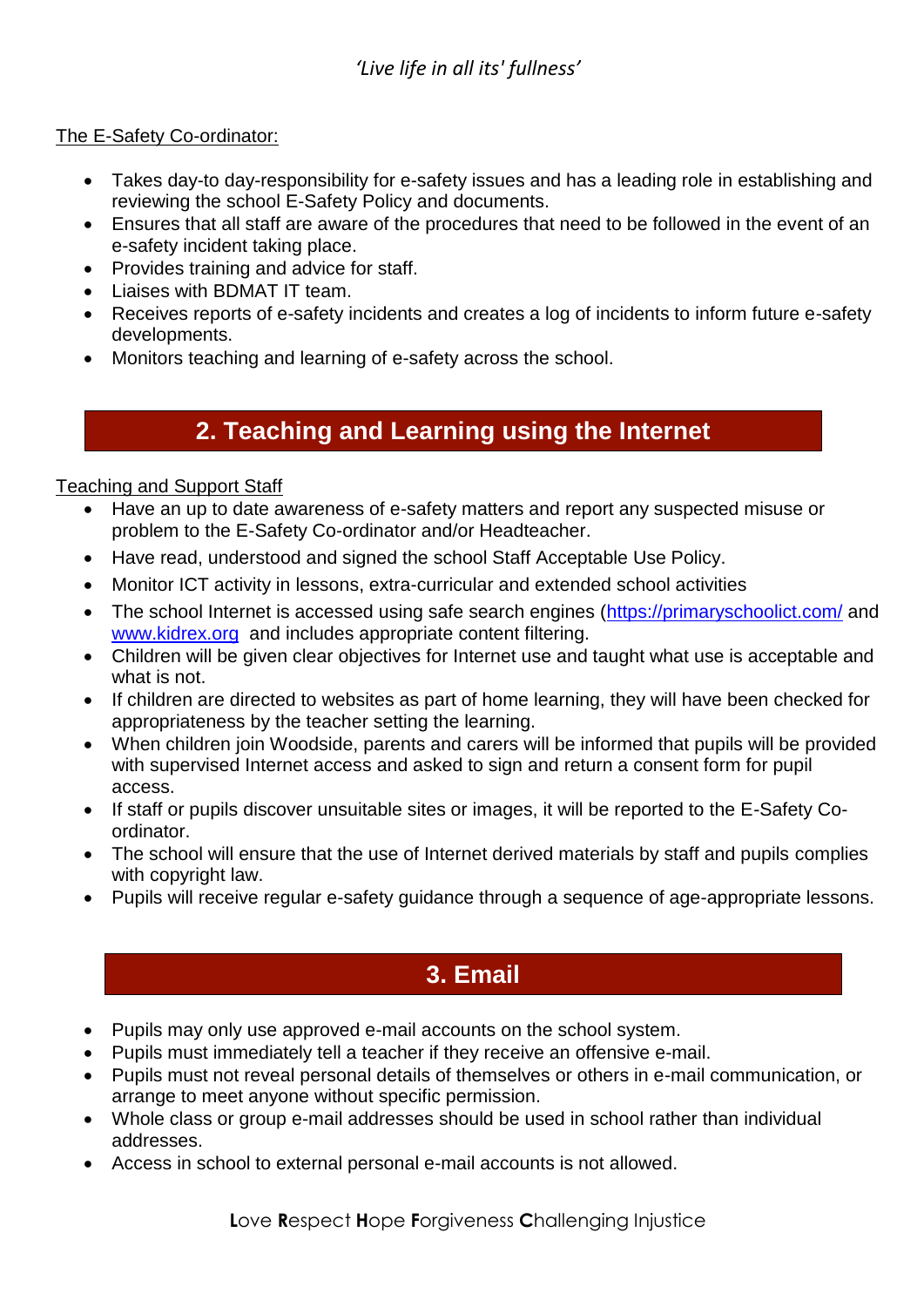#### *'Live life in all its' fullness'*

- E-mails sent to external organisations should be written carefully and authorised before sending.
- Chain letters, spam, advertising, and all other emails from unknown sources will be deleted without opening or forwarding.

## **4. Social Networking**

- Use of social networking sites such as Facebook, is not allowed and will be blocked/filtered.
- Pupils will be advised never to give out personal details of any kind that may identify themselves, other pupils, their school or location. This will also include not using personal photographs and videos.
- Pupils and parents will be advised that the use of social network spaces outside school is inappropriate for primary aged pupils.
- Pupils will be encouraged to only interact with known friends, family and staff over the Internet and deny access to others.
- Parents, pupils and staff will be advised of the dangers of discussing pupils, staff or the school on social networking sites. The governors will consider appropriate action to be taken to protect pupils and staff against cyber bullying and defamatory comments.

## **5. Mobile Phones**

As many mobile phones have access to the internet and picture/ video messaging, which present opportunities for unrestricted access to the Internet and sharing of images, there are risks of mobile bullying, or inappropriate contact.

- Pupils by permission can bring mobile phones onto the school site where it is seen by the school and parents as a safety precaution. These are handed into the school office at the start of the school day and collected at the end of the day.
- Staff should always use the school phone or school mobile phone to contact parents.
- Staff including students and visitors are not permitted to access or use their mobile phones within the classroom during teaching hours. All staff should ensure that their phones are turned off and stored safely away during the teaching day. Staff may use their mobile phones **in the staff room or school office, during the lunch and break period**
- Parents can use mobile phones to take pictures / videos of the children if permission has been given by a member of staff. E.g. during class performances. Where permission is given for the use of mobile phones, the Headteacher or member of staff will inform parent(s)/carers(s) and others present at school events that photographs/videos may be taken on the basis that they are for private retention and not for publication in any manner.

## **6. Digital/Video Cameras/ I Pads**

Pictures, videos and sound are not directly connected to the Internet but images are easily transferred.

Pupils will not use the camera or video on iPads unless specifically authorised by staff.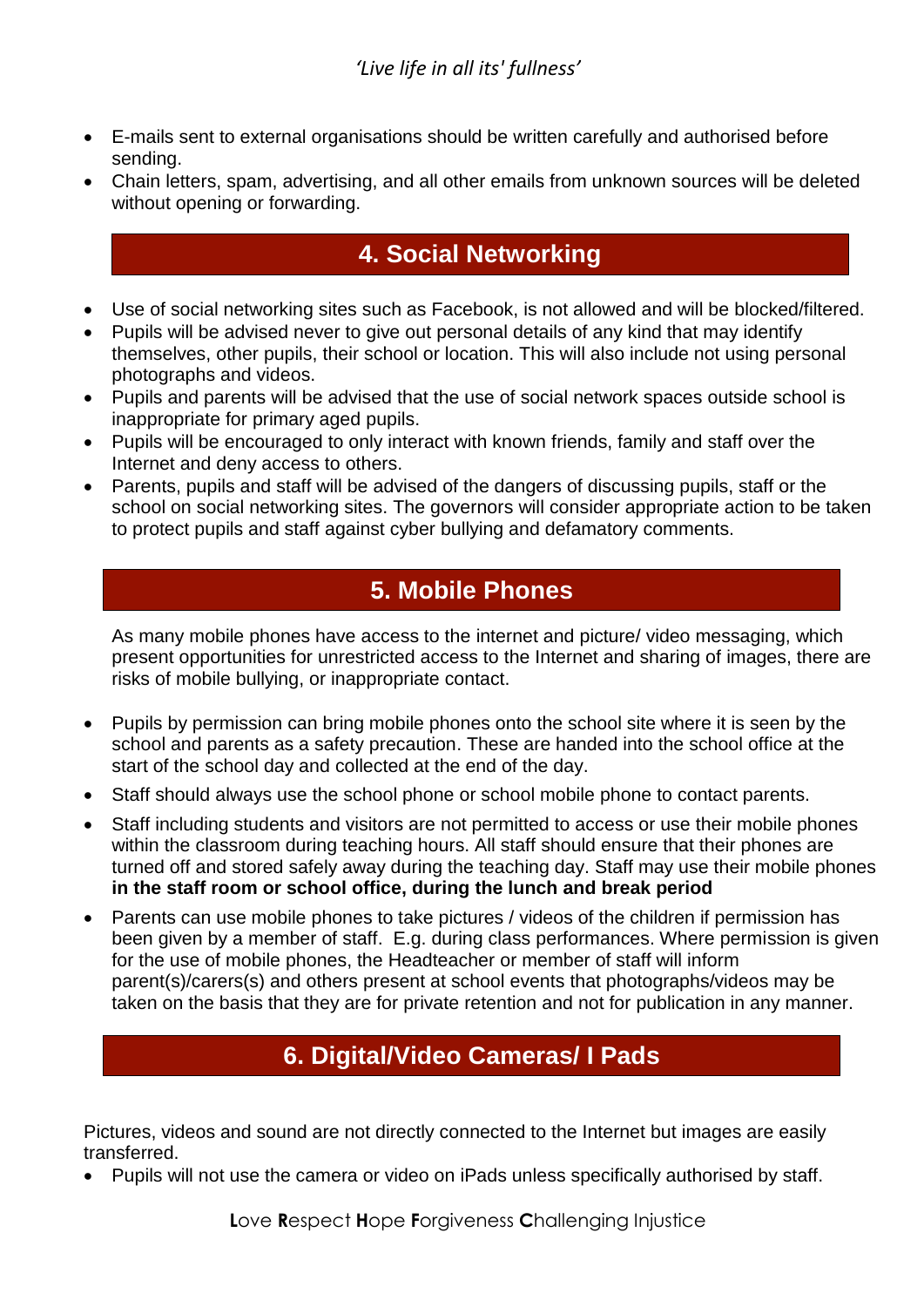- Publishing of images, video and sound will follow the policy set out in this document under 'Published Content'.
- Parents will use cameras, mobile phones or video equipment at school only if specifically authorised to do so by a member of staff.
- Parents can use digital /video cameras to take pictures / videos of the children if permission has been given by a member of staff. E.g. during class performances. Where permission is given for the use of digital/video cameras, the Headteacher or member of staff will inform parent(s)/carers(s) and others present at school events that photographs/videos may be taken on the basis that they are for private retention and not for publication in any manner.

## **7. Managing Emerging Technologies**

- Emerging technologies will be examined for educational benefit and a risk assessment will be carried out before use in school is allowed.
- Staff and pupils' personal information will not be published.

#### **8. Published Content and the School Website**

- The Headteacher & School Admin Assistant will take overall editorial responsibility and ensure that content on the school website is accurate and appropriate.
- Photographs and videos that include pupils will be selected carefully and will not enable individual pupils to be clearly identified.
- Pupils' full names will not be used anywhere on the Website or Twitter, particularly in association with photographs.
- Consent from parents will be obtained before photographs of pupils are published on the school Web site and Twitter.
- Work can only be published with the permission of the pupil and parents.
- Parents may upload pictures of their own child only onto social networking sites. If the picture includes another child / children then it is their responsibility to gain permission from that child's parents.
- The Governing Body may ban the use, in school, of photographic equipment by any parent who does not follow the school policy.

## **9. Information System Security**

- School ICT systems capacity and security will be reviewed regularly.
- Virus protection will be installed and updated regularly by BDMAT IT team.
- Security strategies will be discussed with the trust- BDMAT.
- Updates to our E-safety system will be discussed with BDMAT IT team and implemented as appropriate.